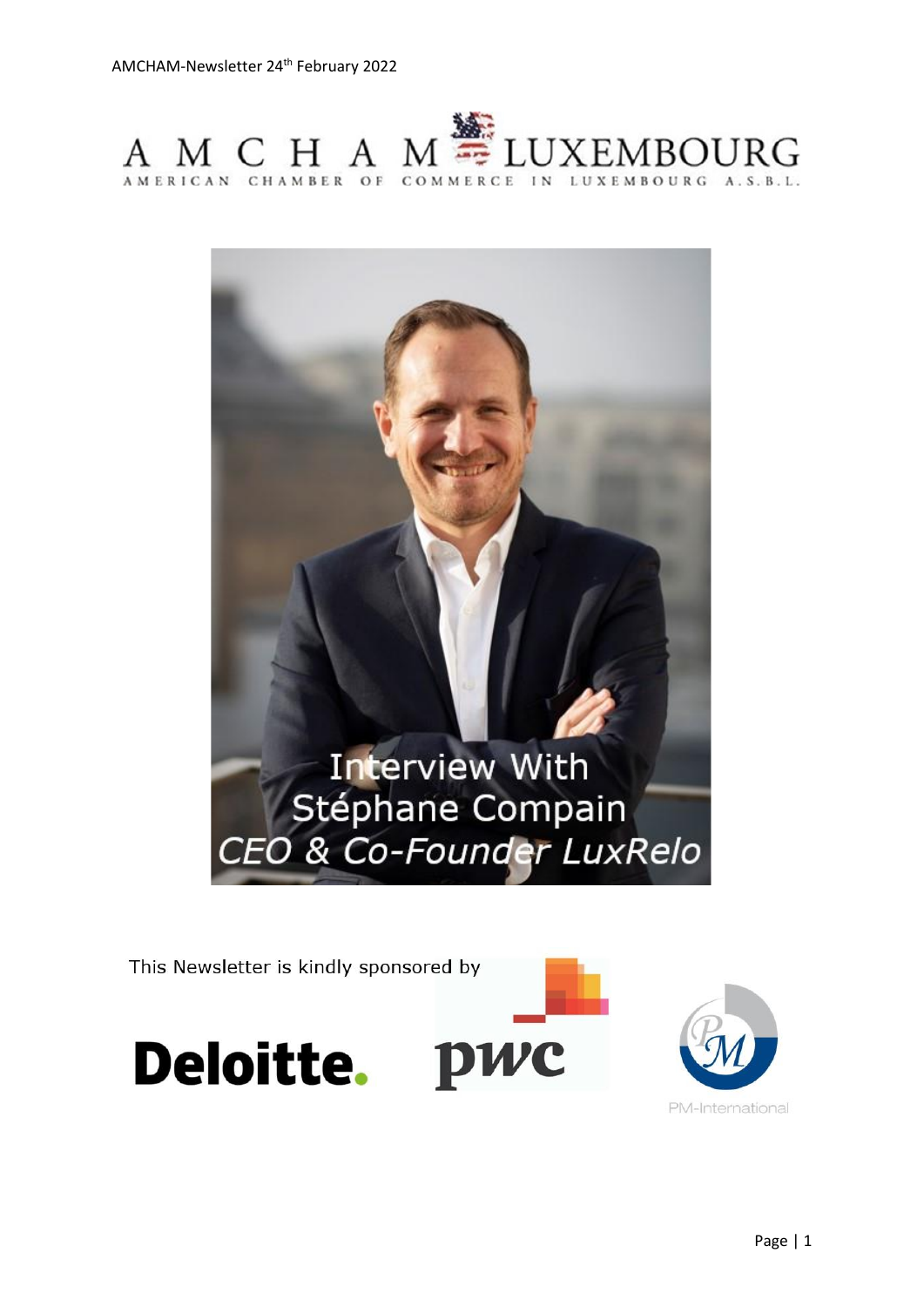

**A Message from our Chairman, Paul Schonenberg, Read [here](https://www.amcham.lu/newsletter/chairmans-remarks-24-february-2022/)**



**Read our Interview with Stéphane Compain CEO and Co-Founder of LuxRelo [here](https://www.amcham.lu/newsletter/interview-with-stephane-compain-luxrelo/)**



**LUXEMBOURG TIMES** 

**Luxembourg exhausts Earth's resources for the year - Luxembourg was the second country worldwide to reach its overshoot day Read [here](https://www.luxtimes.lu/en/luxembourg/luxembourg-exhausts-earth-s-resources-for-the-year-620a4d65de135b92365c9d35)**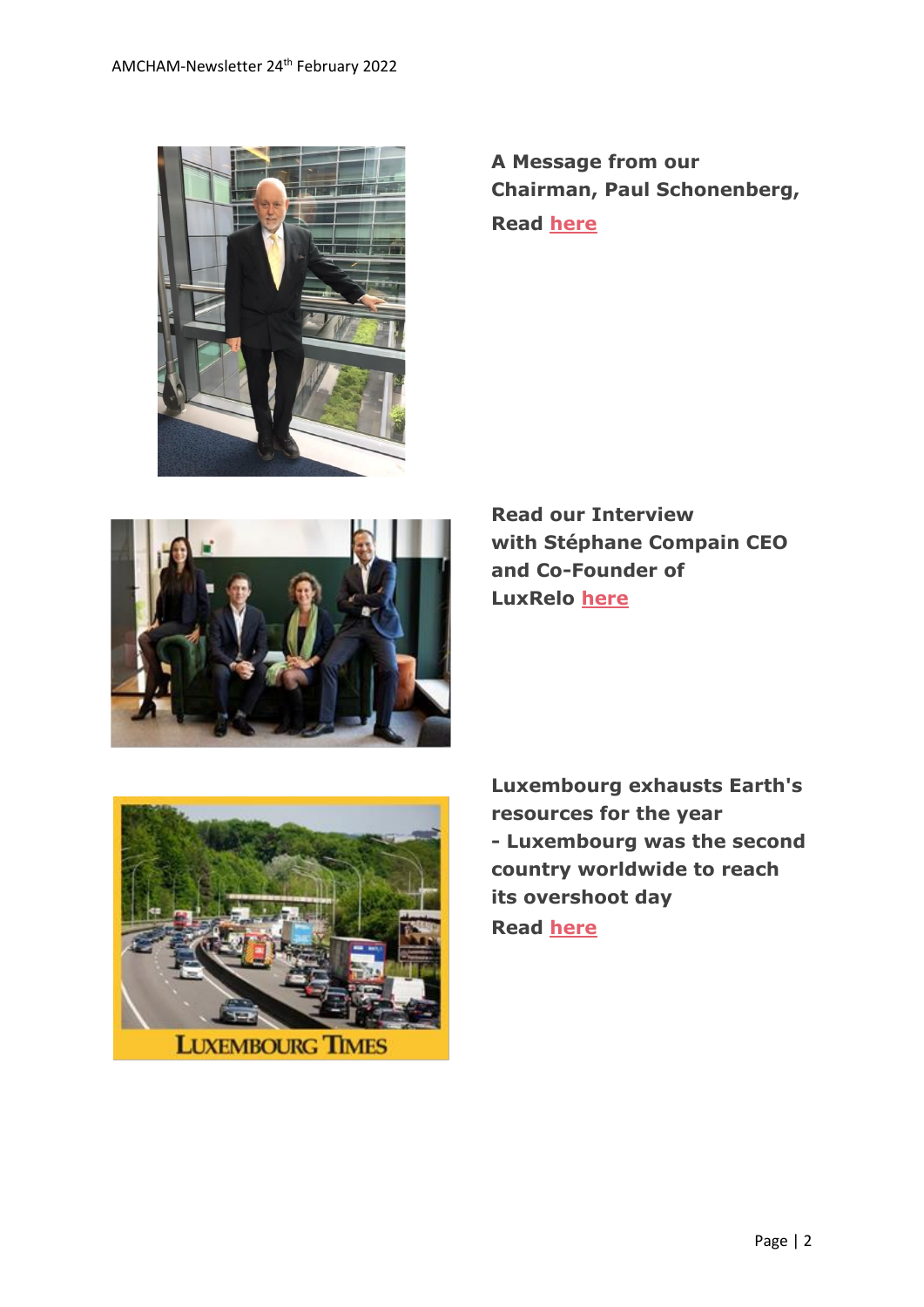



gg63218817 www.gograph.com



**Emergency Preparedness – What you can do to prepare for an emergency -**

*Luxembourg is no stranger to natural disasters, with the floods last summer and the tornado a couple of years ago. Are you prepared in the event of a natural disaster?*

**Read all of these tips from Charles Thill [here](https://www.amcham.lu/newsletter/emergency-preparedness-what-you-can-do-to-prepare-for-an-emergency/)**

**As I write this at 6 AM on Monday morning, 21 February, the risk and threat situation impacting us and the world is .....**

**Read more [here](https://www.amcham.lu/newsletter/whats-threats-do-we-face-and-what-should-companies-and-employees-do/)**

**Luxembourg takes over the chair of the European Cybersecurity Competence Centre**

**Read [here](https://www.amcham.lu/luxembourg-takes-over-the-chair-of-the-european-cybersecurity-competence-centre/)**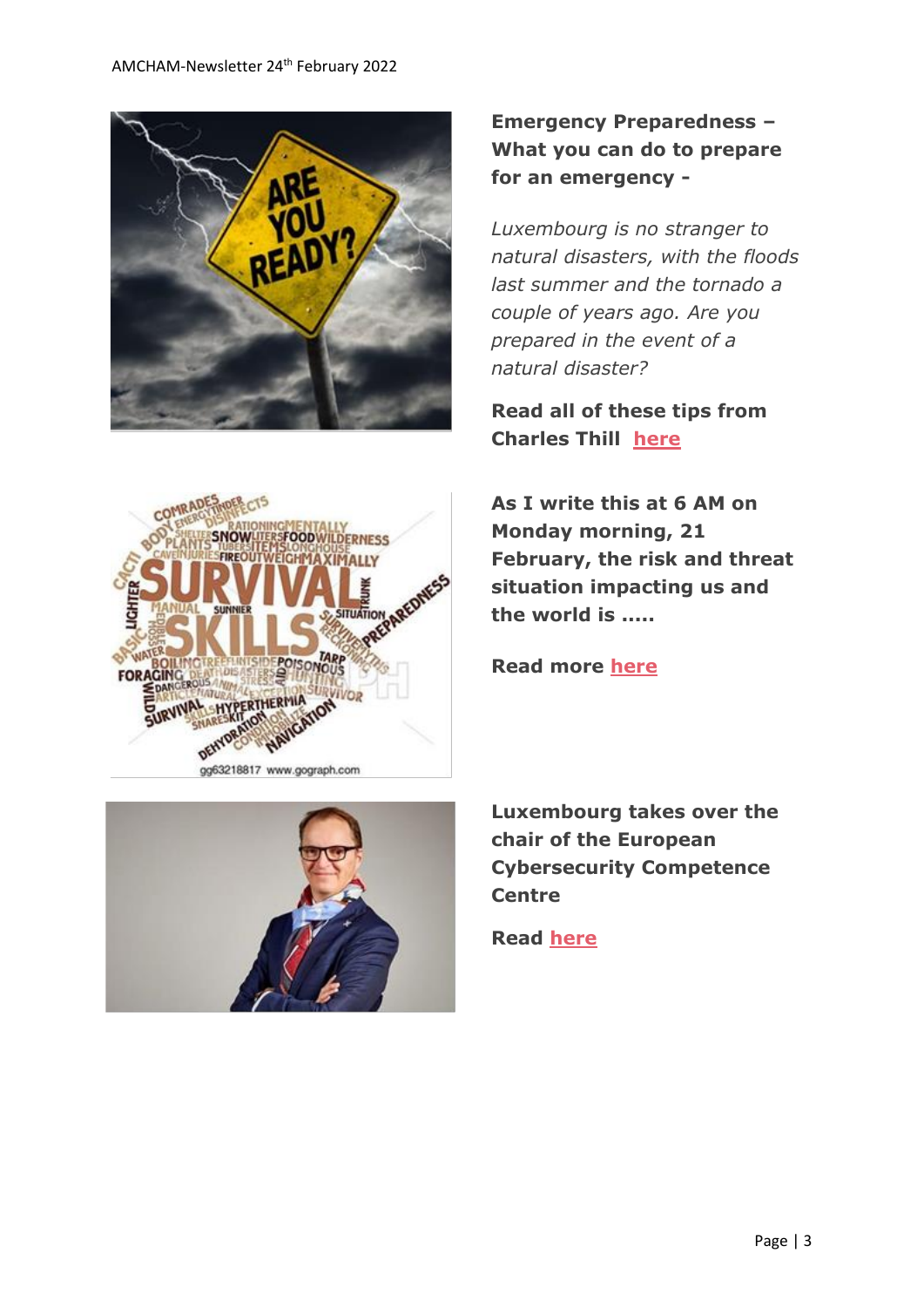

**Carlo Thielen Director General of the Chamber of Commerce, gives us some thoughts and actions to fight inflation read [here](https://www.carlothelenblog.lu/2022/02/17/a-rise-in-prices-for-the-long-haul/)**



**Invitation to -Writing Paintings-Speaking Images with Gwendoline Hausermann & Mary Carey, Paint,Write, talk join us for a drink See the Invitation [here](https://www.amcham.lu/newsletter/18918/)**



**Luxembourg Film Festival has a fantastic line up of English spoken films coming up. See the program [here](https://www.luxfilmfest.lu/en)**



Read about a great way Employers & Employees can give to charities

# **THE PAYROLL GIVING PROJECT**

*The Payroll Giving is a scalable and free-of-charge program for the subscribing company. The*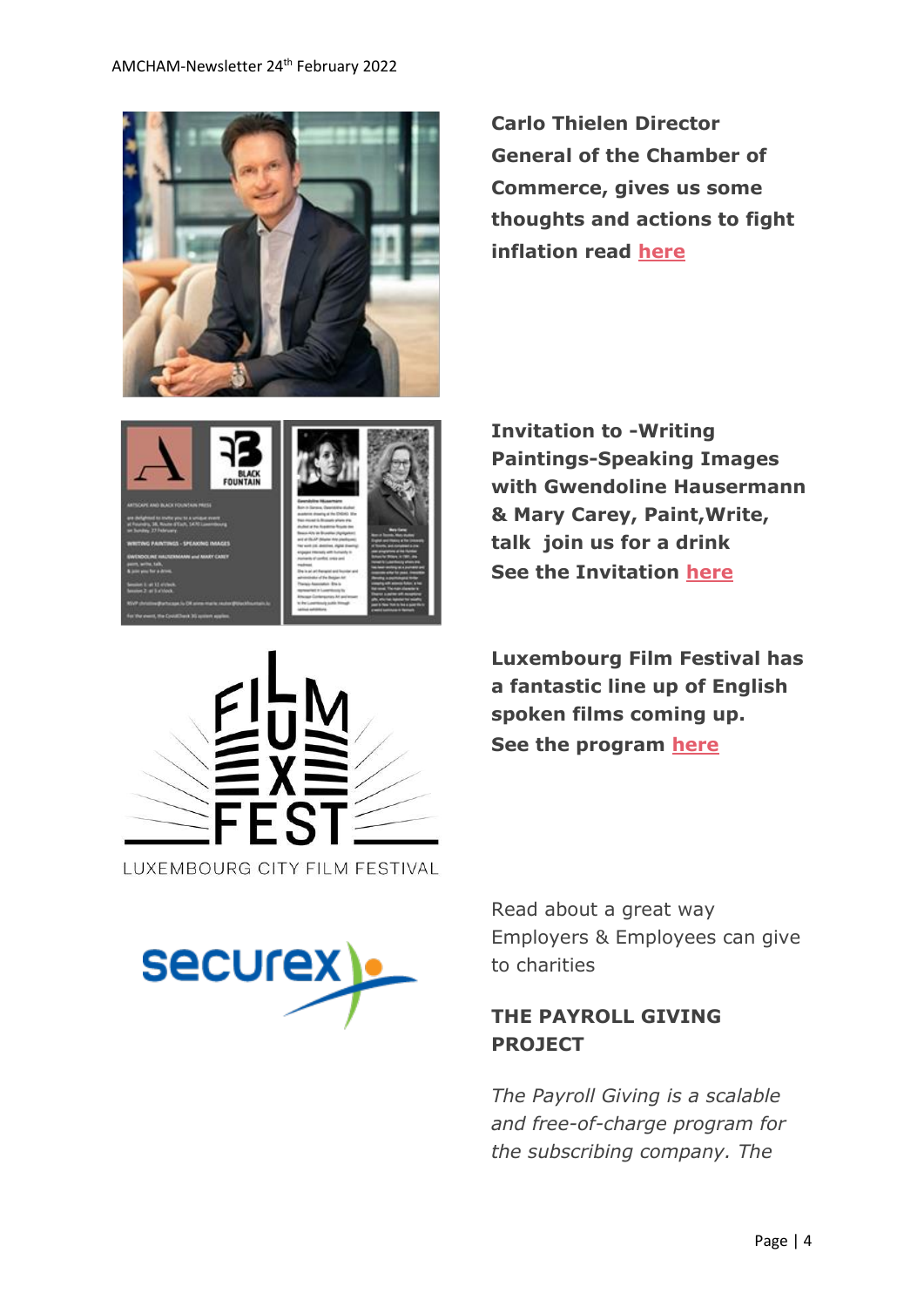



A M C H A M<sup>P</sup>LUXEMBOURG

*payment of the amounts is automatically managed by Securex to Padem.*

#### **[Download brochure](https://www.securex.lu/sites/default/files/2020-03/Brochure%20Padem_EN.pdf)**

## **Profiling our AMCHAM Members**

Each week AMCHAM will highlight a few affiliated companies that we are proud to call our members.

Click **[here](https://www.amcham.lu/newsletter/profiling-amcham-members-24feb2022/)**

**Going into our 50th week since the launch of the Amcham Member Benefits club, check out our web page [here](https://www.amcham.lu/amcham-benefits-club/)**

**Want to join the AMBC but you're not a member? Join [here](https://www.amcham.lu/amcham-benefits-club/ambc-card-for-non-members/)**

**New Partners [here](https://www.amcham.lu/newsletter/new-mbc-partners-as-of-24th-february-2022/)**



**Luxembourg Specialty** 

**Trout in Riesling sauce**

**see the recipe [here](https://www.amcham.lu/newsletter/trout-in-riesling/)**

*Upcoming Events*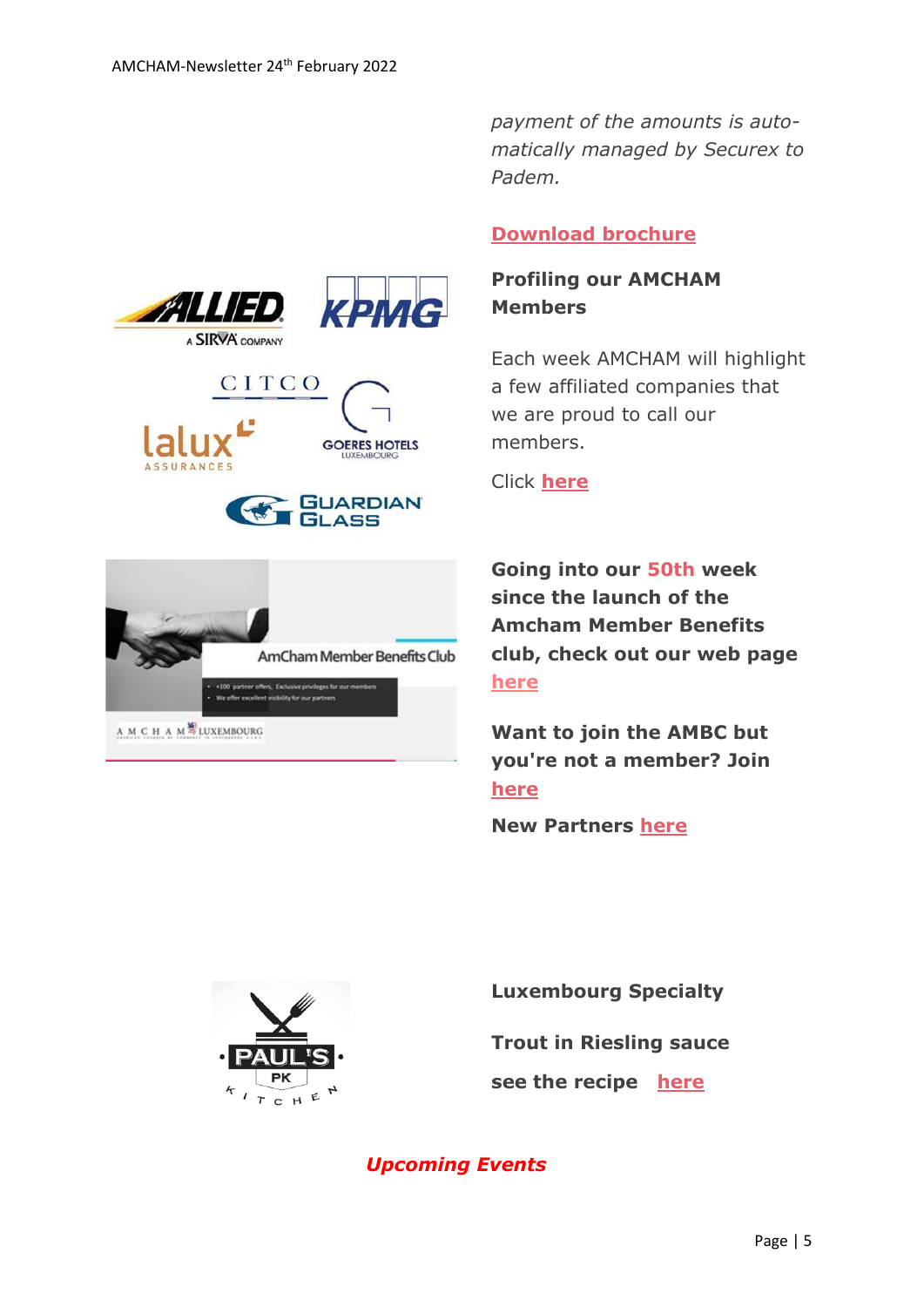

### **Up your Cybersecurity Game:**

Worried about your wireless network being infiltrated? Not completely up to date on procedures and rules around cybersecurity? Keep forgetting your passwords and to back-up your data?

**Join our webinar [here](https://www.amcham.lu/events/up-your-cybersecurity-game/)**

**7th March 2022, Overcoming the challenges of writing and publishing the book in your head- An ABAL lunch with author Mary Carey! Reserve your lunch place [here](https://www.amcham.lu/events/overcoming-the-challenges-of-writing-and-publishing-the-book-in-your-head/)**

**International Women's Day 2022 register for this LIVE event [here](https://www.amcham.lu/events/international-womens-day-2022/)**



2022 iday, November 25 **Amcham Thanksgiving 2022 Reservations are open for Sponsored & Corporate tables.** 

#### **Contact [here](mailto:daniel@amcham.lu)**